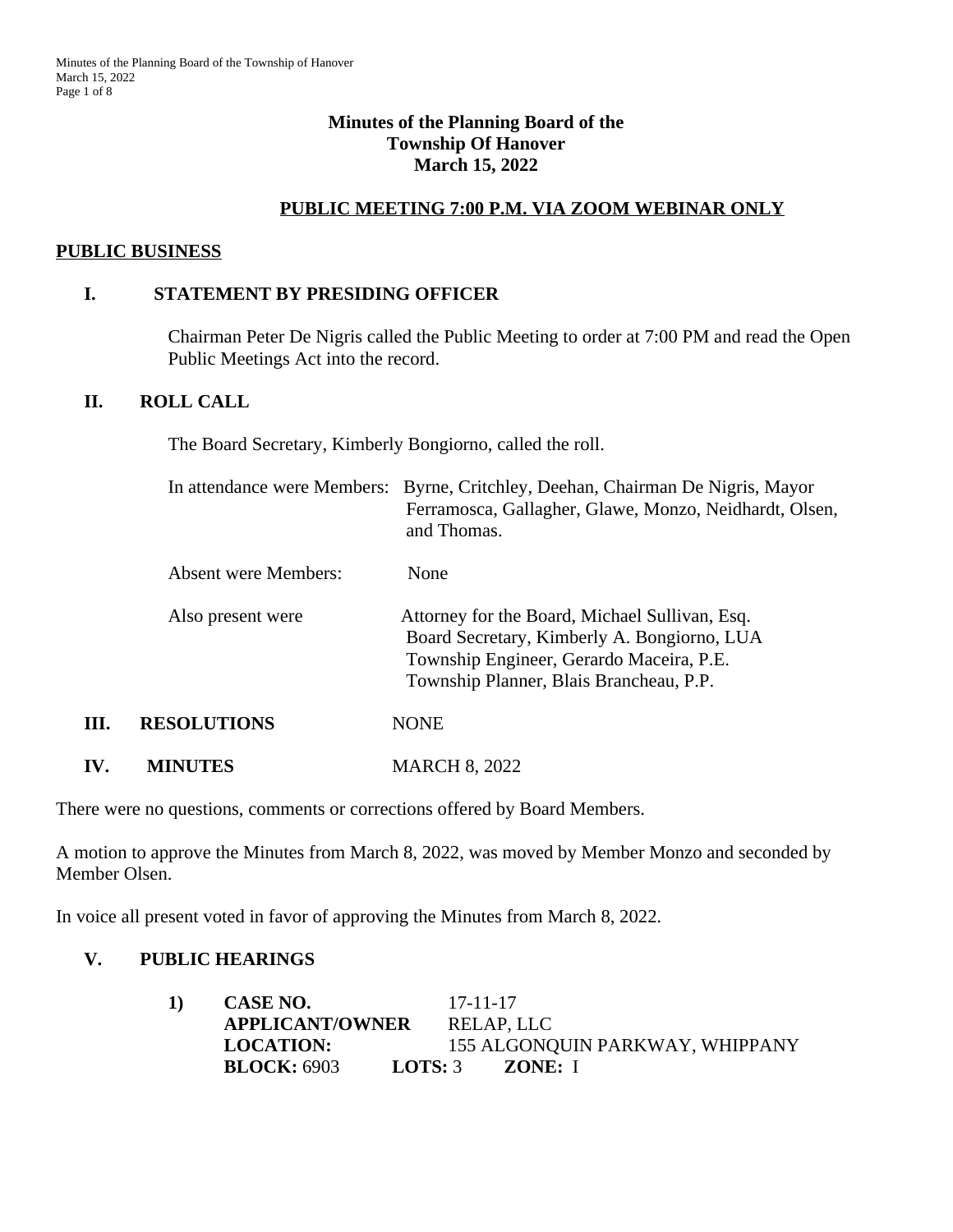Applicant is seeking preliminary and final site plan approval and "C" variance relief to modify and rearrange the parking layout to include an additional seventeen (17) parking spaces. The applicant will also be modifying the affected grading and drainage plan, adding light fixtures, and adding a second driveway entrance. **APPLICATION TO BE CARRIED TO A DATE TO BE DETERMINED**

# *Board Action Date – MARCH 15, 2022*

## **Board Secretary, Kimberly A. Bongiorno, LUA**

Read letter dated March 14, 2022, addressed to her into the record, from the applicant's attorney requesting to carry this case to October 18, 2022, with an extension of time to October 30, 2022.

A motion to approve carrying this case to October 18, 2022, with an extension of time to October 30, 2022, was moved by Member Deehan and seconded by Member Critchley.

Members Deehan, Monzo, Glawe, Olsen, Byrne, Critchley, Gallagher, Mayor Ferramosca and Chairman De Nigris voted in favor of approving to carry this case to October 18, 2022, with an extension of time to October 30, 2022.

| 2) |  |
|----|--|
|    |  |
|    |  |

**2) CASE NO.** 21-7-6 **APPLICANT/OWNER** INTERCONTINENTAL GREAT BRANDS LLC **LOCATION:** 941 ROUTE 10, EAST, WHIPPANY **BLOCK:** 3901 **LOT(S):** 19.01 **ZONE:** B-10

Applicant is seeking Preliminary and Final Site Plan Approval to use the existing building as its global research design and scale up laboratory by renovating the interior of the building and proposing minor site curbing, landscaping, loading and dumpster area modifications and other related site improvements. The applicant is seeking variance relief for roof coverage, rooftop equipment height and loading aisle width, as well as any and all other variances that may be required.

Copies of the filed application forms and supporting documents submitted by the applicant can be reviewed at the following links:

<https://clients.langan.com/Sharing/filesharing/ViewPosted?transactionHash=-509417716>

and

<https://clients.langan.com/Sharing/filesharing/ViewPosted?transactionHash=1402785813>

# *Board Action Date – JUNE 2, 2022*

Member Thomas recused himself from this portion of the meeting due to the company that he works for having a business relationship with the applicant.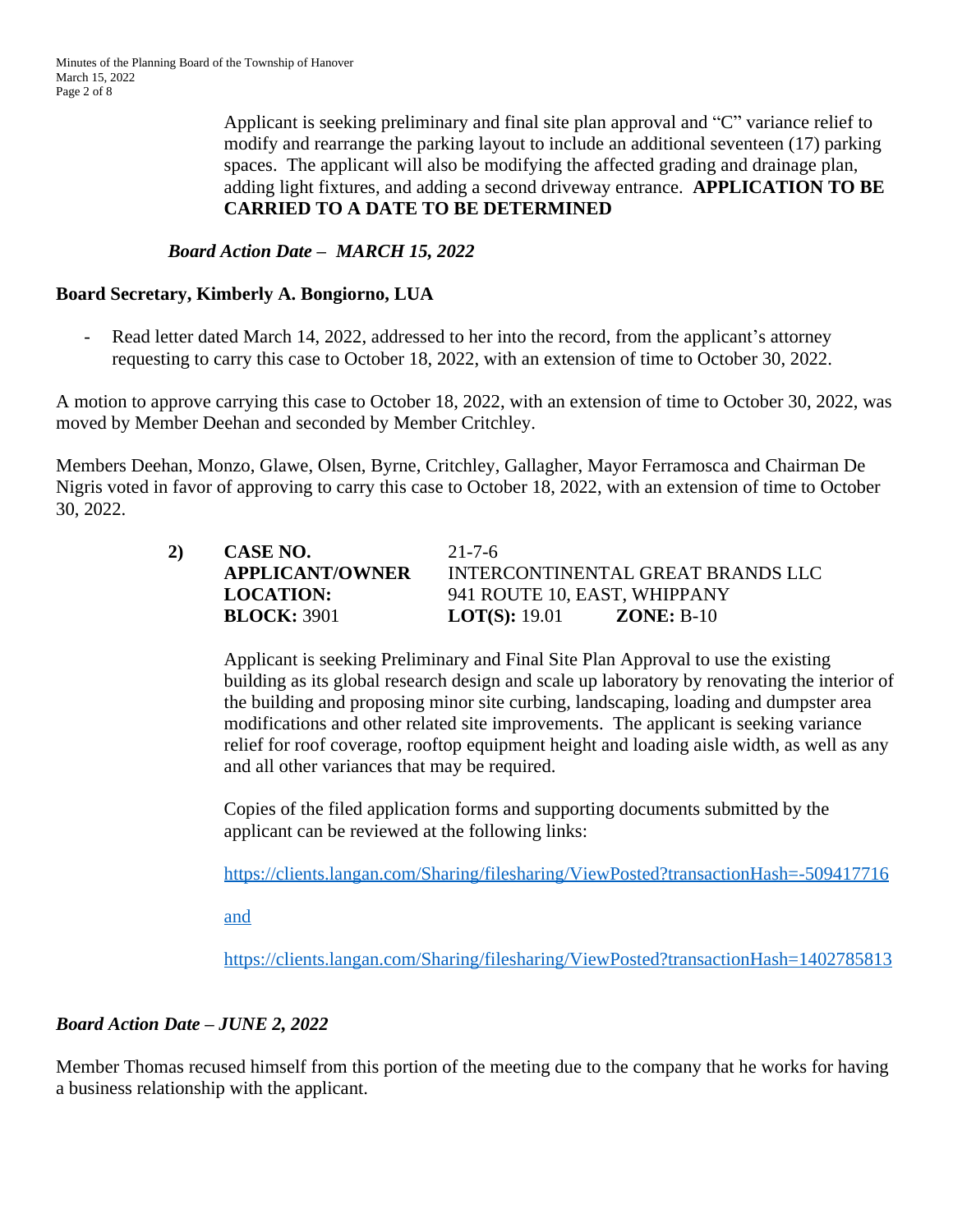## **Thomas Malman – Attorney for the Applicant**

- Briefly went over the application, the witnesses for the night, what they are proposing and the variances that they are seeking.

The Township Engineer, Gerardo Maceira, P.E., and the Township Planner, Blais Brancheau were sworn in by the Attorney for the Board, Michael Sullivan

Daniel Miola – Engineer for the Applicant, was sworn in by the Attorney for the Board, Michael Sullivan.

# **Daniel Miola – Engineer for the Applicant**

- Briefly went over his educational and professional background.
- All his licensing is current and in good standing.
- Accepted by the Board.

## **Exhibit**  $A - 1$

- Titled "Aerial Exhibit," sheet "EX01", dated it March 7, 2021.<br>- Gave the location of the site its acreage and explained what is
- Gave the location of the site, its acreage, and explained what is surrounding the site.
- Gave the number and location of the parking spaces.

## **Exhibit A**  $-2$

- It is a blow up of the area showing the proposed improvements.
- Titled "Aerial Site Plan, sheet" EX02", dated March 7, 2022.
- Went over the proposed improvements.
- Went over the waivers and or variances needed.

# **Daniel Miola – Engineer for the Applicant**

**-** Addressed Mr. Brancheau's question regarding the loading dock on the east side of the building and the largest vehicle being "WB40 – Tractor Trailer".

Open to the Public for questions

After hearing none, after seeing none

Closed to the Public

Christopher Police – Architect for the Applicant was sworn in by the Attorney for the Board, Michael Sullivan

#### **Christopher Police – Architect for the Applicant**

Briefly went over his educational and professional background.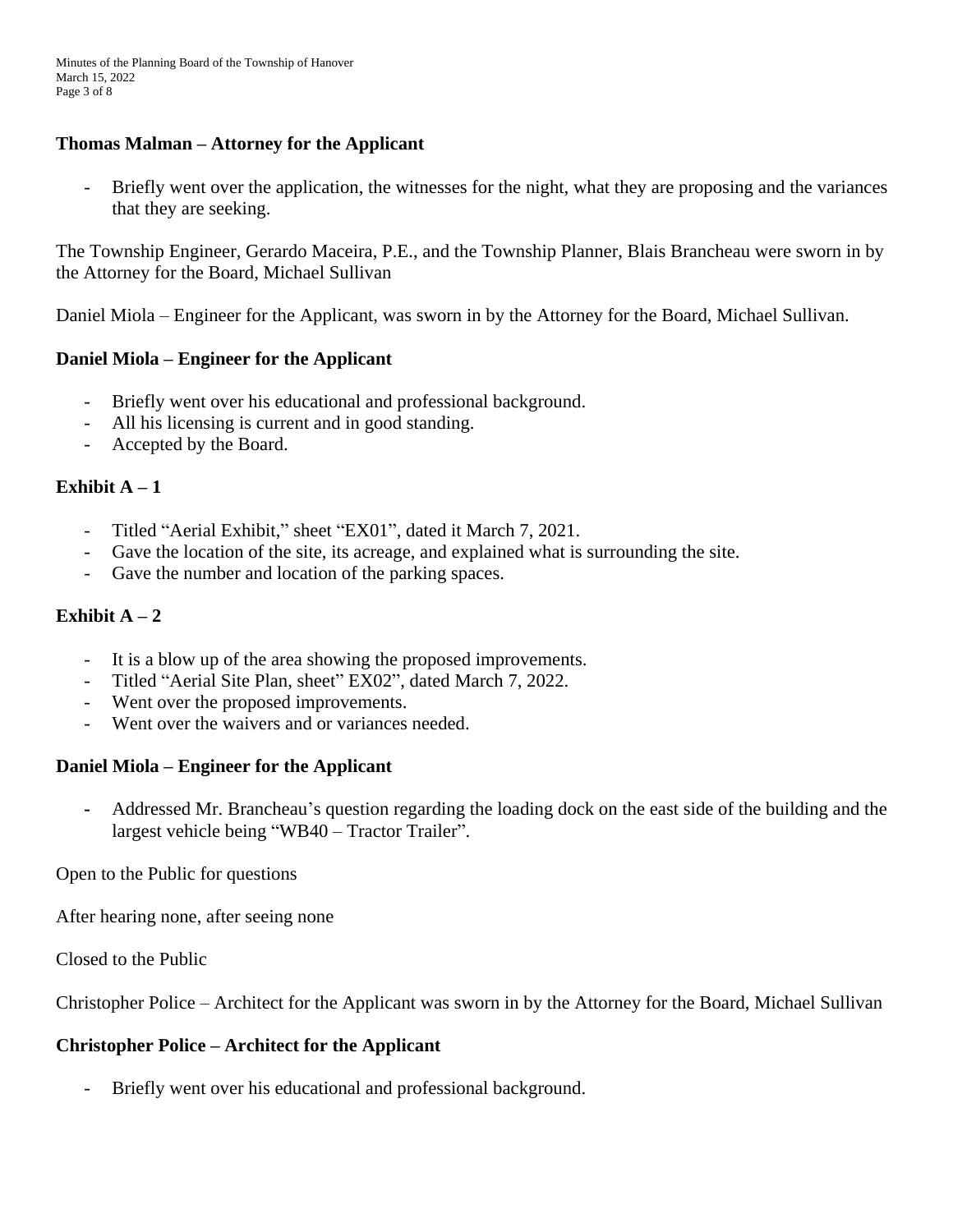- He is not licensed in New Jersey, he has testified before other boards in New Jersey.
- All his licensing is current and in good standing.
- Accepted by the Board.
- Recapped current existing conditions on the site.
- Went over the proposed changes.
- Went over the floor plan and explained what each color indicates.
- Explained the reasons for the dust collector to be located where it is.
- Went over the second-floor plan that houses the office space.
- Went over the Exterior Elevations Plan.

## **Exhibit A**  $-3$

- **-** Titled "Composite Roof Plan" sheet "A-5.1A" colorized version.
- Showing in yellow is what is existing, showing in yellow with a red outline is what is existing but will exceed five feet in height and showing in orange with a red outline is new equipment

## **Exhibit A**  $-4$

- It is titled "Composite Roof Plan" sheet "A-5.1B" with a Plot date of 3/7/2022.
- We have a mixture of air handling units, two new chillers that will replace existing ones and they will be smaller.
- This revised plan is 6.55 floor coverage.
- Addressed Mr. Sullivan's question regarding the height of the existing structures and the new structures.

#### **Christopher Police – Architect for the Applicant**

- Addressed Chairman De Nigris' question regarding the disposal of the dust collected.
- Addressed Mayor Ferramosca's question regarding rooftop digesters.
- Addressed Member Neidhardt's question regarding the screening of the new and existing machinery.

Open to the Public for questions

After hearing none, after seeing none

Closed to the Public.

Cheryl Granat – Section Manager was sworn in by the attorney for the Board Michael Sullivan

#### **Cheryl Granat – Section Manager**

- We are moving our biscuit operation, research operation, gum, candy, and packaging.
- Gave the number of employees, the hours, and days of operation.
- I do not expect a lot of odors to go through into the air.
- We expect to have this up and running at the end of February 2023.
- Addressed Member Monzo's question regarding the capacity compared to when it was previously in service and his question regarding where all the waste goes.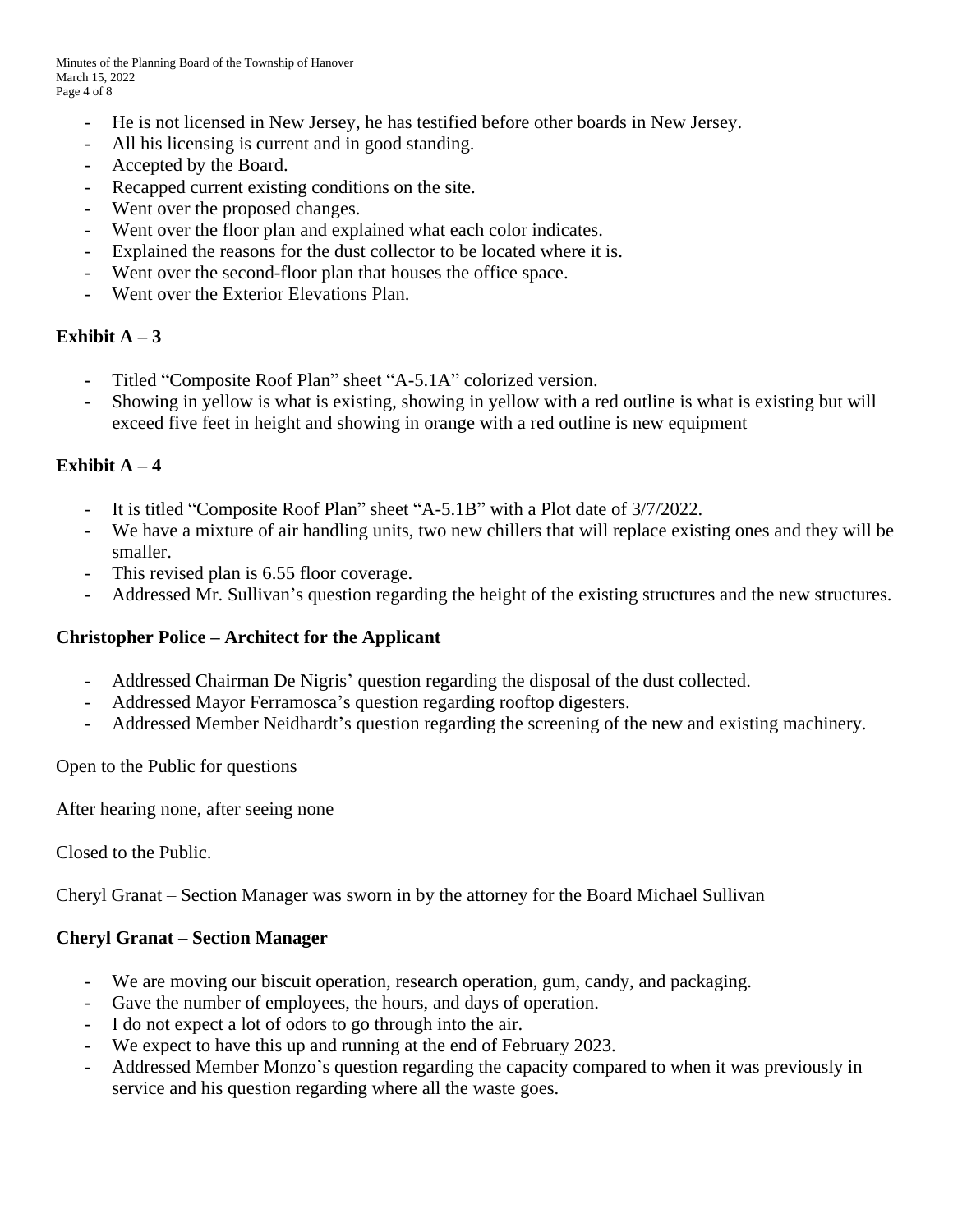Open to the Public for questions

After hearing none, after seeing none

Closed to the Public.

Open to the Public for comments

After hearing none, after seeing none

Closed to the Public.

# **Attorney for the Board, Michael Sullivan**

- This is an application for Preliminary and Final Site Plan approval. Originally there was a request for an exception from the design standards related to minimum depth of loading space and adjacent access isle, but the testimony has established that the trucks will not exceed "WB40" or box truck so that exception is not required.
- There are two variances that are being sought maximum height of roof top equipment and maximum coverage by roof top equipment.
- If there is an approval should include the following conditions, there will be ten additional evergreens planted along the Route 10 frontage to further screen the new equipment area in the front of the building.
- It would be subject to the satisfaction of Mr. Maceira's review, specifically comments "1 through 5" contained in his March 14, 2022, memo.
- We would also carry forth as a condition the comment in Mr. Brancheau's memo specifically "B3" that all conditions imposed as part of the approval for application "03-11-21" should continue to apply except as specifically superseded in the approval that may be granted and should be referenced in the resolution of approvals so that would be included.
- Mr. Brancheau and I both agree that the exhibit that was marked as "A-4" should be submitted with a new revision date so that we could distinguish it.

A motion to approve the application with conditions was moved by Member Byrne and seconded by Member Glawe.

Members Deehan, Monzo, Glawe, Olsen, Byrne, Critchley, Gallagher, Mayor Ferramosca and Chairman De Nigris voted in favor of approving the application with conditions.

# **VI. OTHER BUSINESS**

## **1) REFERRAL OF ORDINANCE NO. 10-2022 TO THE TOWNSHIP COMMITTEE AND AUTHORIZATION FOR THE CHAIRMAN TO SIGN THE LETTER OF REFERRAL**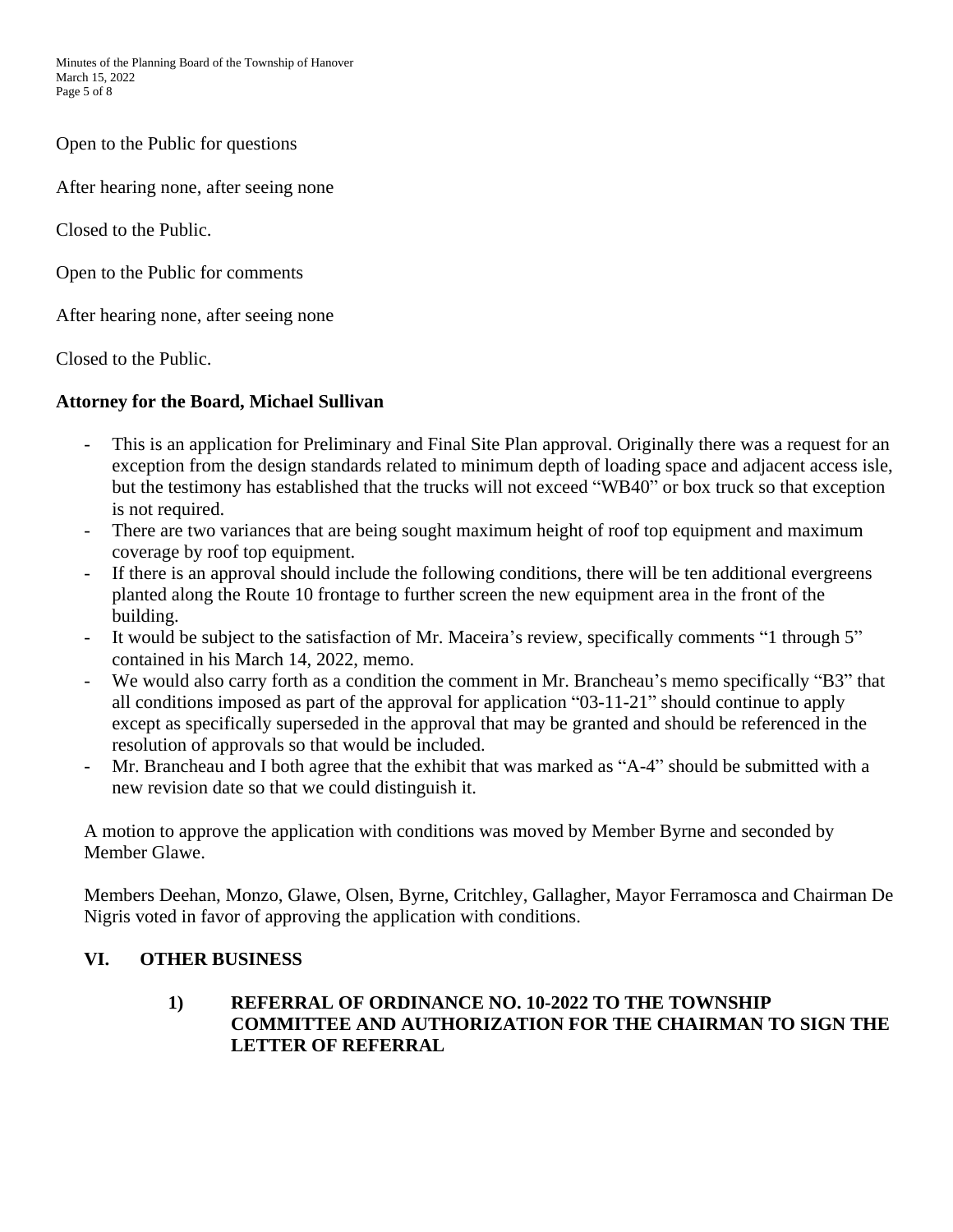AN ORDINANCE OF THE TOWNSHIP COMMITTEE OF THE TOWNSHIP OF HANOVER IN THE COUNTY OF MORRIS AND STATE OF NEW JERSEY AMENDING AND SUPPLEMENTING CHAPTER 166 OF THE CODE OF THE TOWNSHIP ENTITLED *LAND USE AND DEVELOPMENT LEGISLATION* WITH A CHANGE IN THE TOWNSHIP'S ZONE MAP TO MODIFY THE BOUNDARY OF THE RM-7 RESIDENCE DISTRICT

For the record Mr. Thomas rejoined the meeting.

# **Township Planner, Blais Brancheau**

- Summarized, 190 Park Avenue is 210-unit Multifamily project that the board approved the site plan for a few months ago, the developer subsequently came before the board, he intends to subdivide the hotel property and to develop some outdoor amenities for the residents of the project on the rear portion, possible put some of the parking but no more additional units.
- So, this ordinance would simply amend the Zoning Map to extend the RM-7 Zone where the 210-unit project is currently located extend that the back all the way to the Route 24 right of way which would match the proposed subdivision line of the developer.
- Explained what the letter he wrote says.

# **Member Neidhardt**

**-** Offered a correction to be made on the last sentence of the second paragraph.

A motion to approve the referral of Ordinance No. 10-2022 to the Township Committee and Authorization for the Chairman to sign the letter of referrals with correction made accordingly was moved by Member Byrne and seconded by Member Deehan.

Members Deehan, Monzo, Glawe, Olsen, Byrne, Critchley, Gallagher, Mayor Ferramosca and Chairman De Nigris voted in favor of approving the referral of Ordinance No. 10-2022 to the Township Committee and Authorization for the Chairman to sign the letter of referrals with correction made accordingly.

> **2) REFERRAL OF ORDINANCE NO. 11-2022 TO THE TOWNSHIP COMMITTEE AND AUTHORIZATION FOR THE CHAIRMAN TO SIGN THE LETTER OF REFERRAL**

> > AN ORDINANCE OF THE TOWNSHIP COMMITTEE OF THE TOWNSHIP OF HANOVER IN THE COUNTY OF MORRIS AND STATE OF NEW JERSEY AMENDING AND SUPPLEMENTING CHAPTER 166 OF THE CODE OF THE TOWNSHIP ENTITLED *LAND USE AND DEVELOPMENT LEGISLATION* WITH THE ADOPTION OF A NEW ARTICLE XXIXF ENTITLED "AH-2 AFFORDABLE HOUSING OVERLAY DISTRICT," AMENDING THE TOWNSHIP'S ZONING MAP TO INCLUDE THE AH-2 OVERLAY DISTRICT, AND AMENDING THE STANDARDS FOR THE I-P2 ZONE

#### **Township Planner, Blais Brancheau**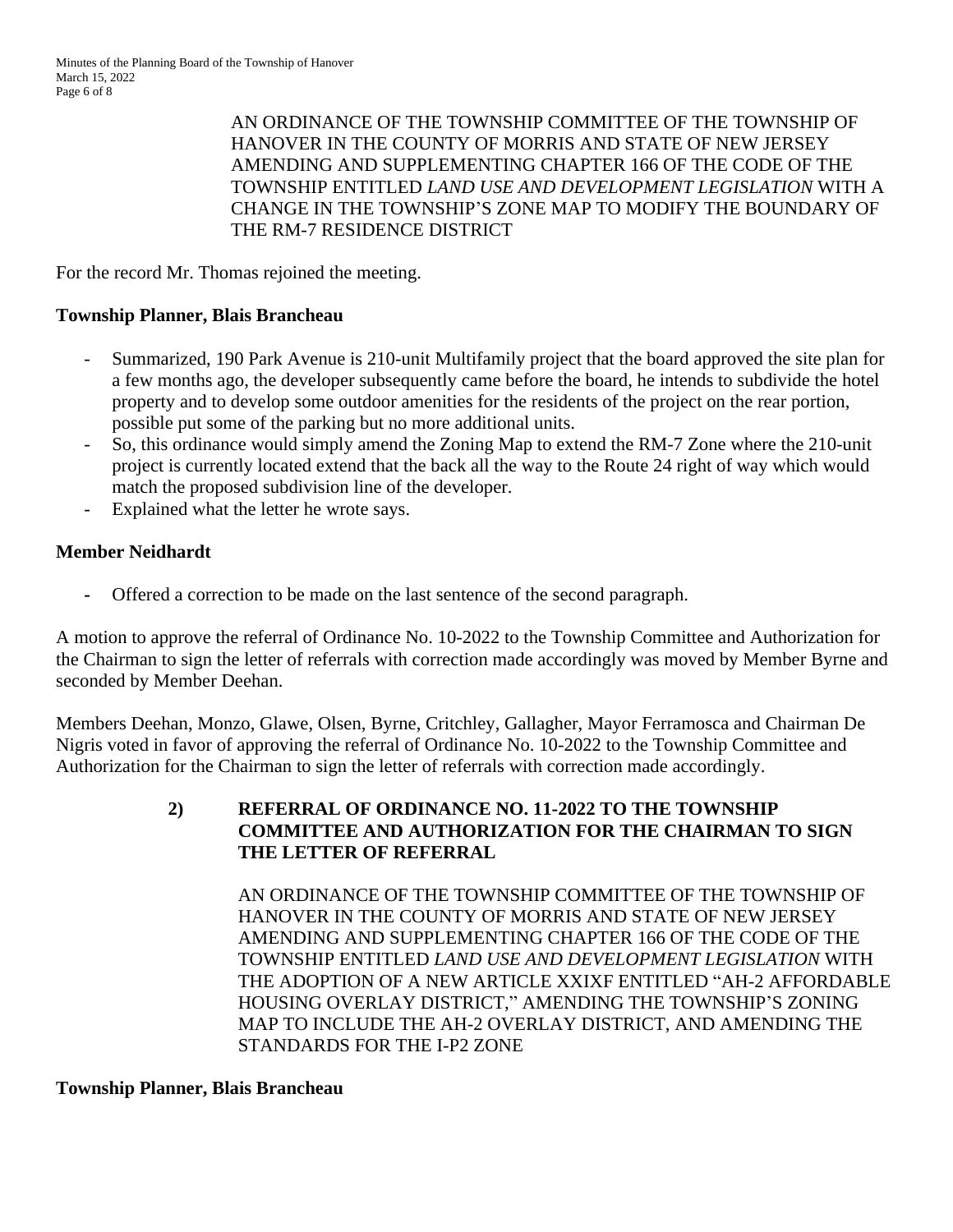- This would adopt a new overlay zone on North Jefferson Road next to the site currently develop with the Cambrex Pharmaceutical facility, the area in question is located on a vacant piece of the property north of the overhead powerline.
- This is in both our "Housing Element and our Land Use Element of the Master Plan."
- The standards of the zone are substantially consistent with the Master Plan.
- The proposed amendment to the I-P2 standards to provide an intensity of development bonus for property affected by the AH-2 overlay zone is not included in the Master Plan
- In the drafting of the ordinance and in the negotiation with the property owner, the Governing body provided an incentive for the Cambrex facility preserving their ability to develop the same floor area and the same amount of improvement coverage that they could have built and further elaborated on it.

A motion to approve the referral of Ordinance No. 11-2022 to the Township Committee and authorization for the Chairman to sign the letter of referral was moved by Member Critchley and seconded by Member Olsen.

Members Deehan, Monzo, Glawe, Olsen, Byrne, Critchley, Gallagher, Mayor Ferramosca, and Chairman De Nigris voted in favor of approving the referral of Ordinance No. 11-2022 to the Township Committee and authorization for the Chairman to sign the letter.

# **Board Secretary, Kimberly A. Bongiorno, LUA**

- I have, over the last few weeks, received a few phone calls and emails from some people who are requesting to come before the Planning Board for concept reviews. Many of them have told me that they have been directed to come to me, to be placed on the Planning Board's agenda for concept reviews.
- When I explain to them that what they are looking to do, is not within the Planning Board's jurisdiction, and that they cannot go the Planning Board to discuss it because the Board does not have jurisdiction there is a little bit of unhappiness and push back because they have been told that they can come to the Planning Board.
- If it is something that is not allowed in the zone, and it is not within the authority of the Planning Board, unless that applicant is coming to request that the zone be amended, they cannot come before the Planning Board. If it is something that the Board of Adjustment has jurisdiction over, the Planning Board cannot comment, review, advise or participate in discussions with the applicant.
- Boards of Adjustment are not allowed to hear concept reviews because they are quasi-judicial, therefore the Municipal Land Use Law does not allow them to hear concepts, it is a direct application to the Board of Adjustment.

# **Attorney for the Board, Michael Sullivan**

Let me just say Mr. Chairman that everything that Kim said it is one hundred percent accurate.

# **Member Monzo**

- I wanted to openly thank Gerry, in his report he provided an extensive collection of pictures, as a follow up from the last meeting, it was extremely helpful.

# **VII. ADJOURNMENT**